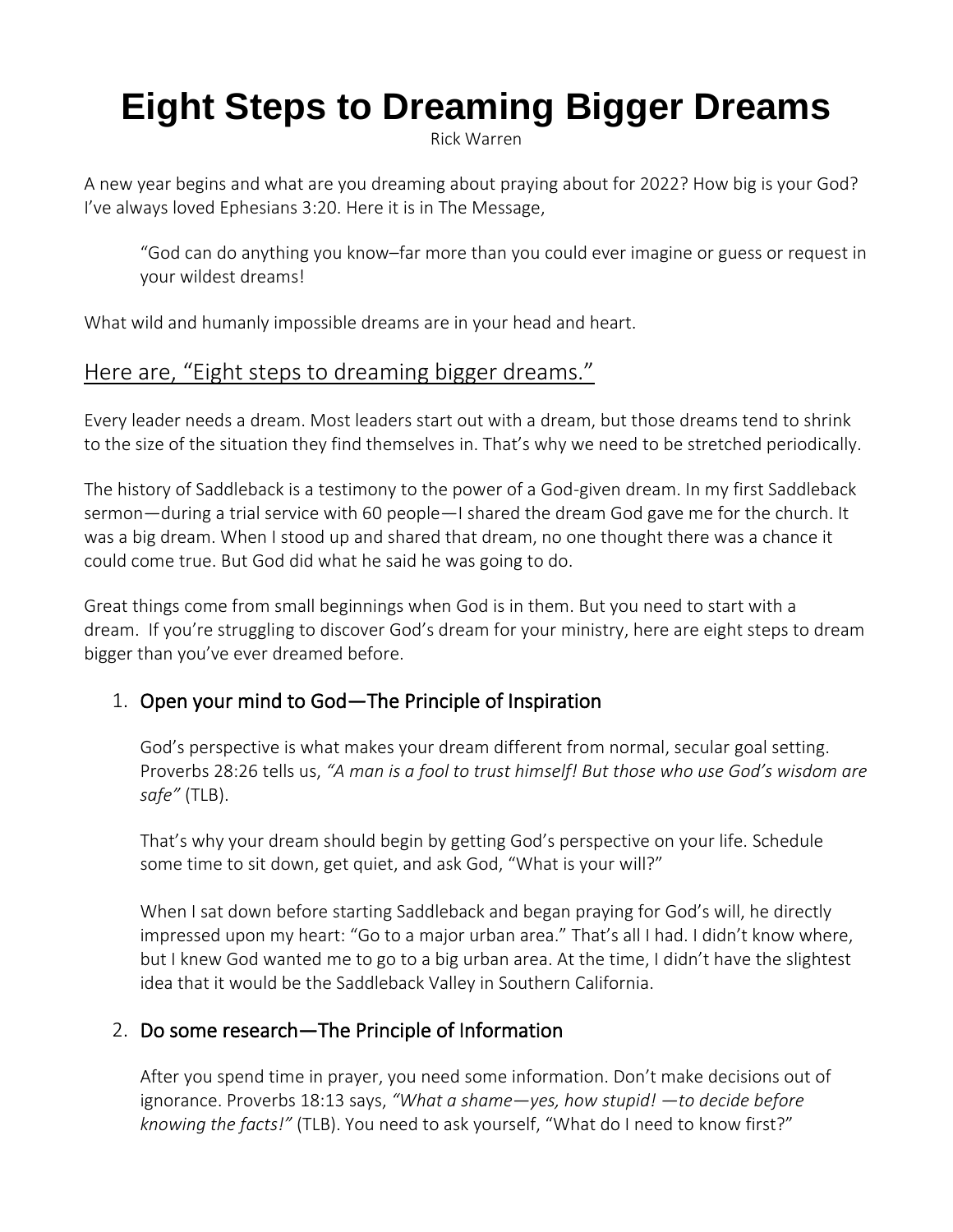Then read books or listen to podcasts about, for example, the ministry you're dreaming of starting. Visit churches that have that ministry. Attend seminars. Often there are experts out there who are simply a phone call away.

#### 3. Start asking for advice—The Principle of Consultation

Talk to someone who has already taken the risk and chased a similar dream. Proverbs 24:6 says, *"If you have lots of good advice, you will win"* (NCV). It is wise to learn from experience. It's even wiser to learn from the experience of others. None of us have enough time to make all the mistakes in life. Learn from the mistakes of others.

So, at this point, ask yourself, "Who else can help me?"

- Whenever I find that person, I ask:
- What things have worked the best for you?
- How have you tried and failed?
- What would you do differently today?

Too often, when we're struggling to achieve our dreams, we choose to fake it rather than ask for help. We fear that others will think we don't know what we're doing. But without the right advice, you're going to appear foolish anyway. That's why the best thing to do is humble yourself and ask for advice.

#### 4. Establish some priorities—The Principle of Selection

You need to tackle your dream in a logical order. When I came up with the Saddleback Vision, I knew it wasn't going to just happen. I needed a clear-cut plan. In fact, I made a 12 week plan for everything that needed to get done leading up to the church's launch.

You need to prioritize what needs to get done as you chase your dreams. The Bible describes it like this: *"Sensible people keep their eyes glued on wisdom, but a fool's eyes wander to the ends of the earth"* (Proverbs 17:24 NLT).

Ask yourself, "What is my target?" You don't have time to do everything. The secret to success is selecting the right priorities.

## 5. Evaluate the cost—The Principle of Evaluation

Take a calculated risk. Proverbs 20:25 says, *"Don't trap yourself by making a rash promise to God and only later counting the cost"* (NLT).

As you chase your dream, ask yourself:

• Is it necessary? (Can I reach my goal another way?)